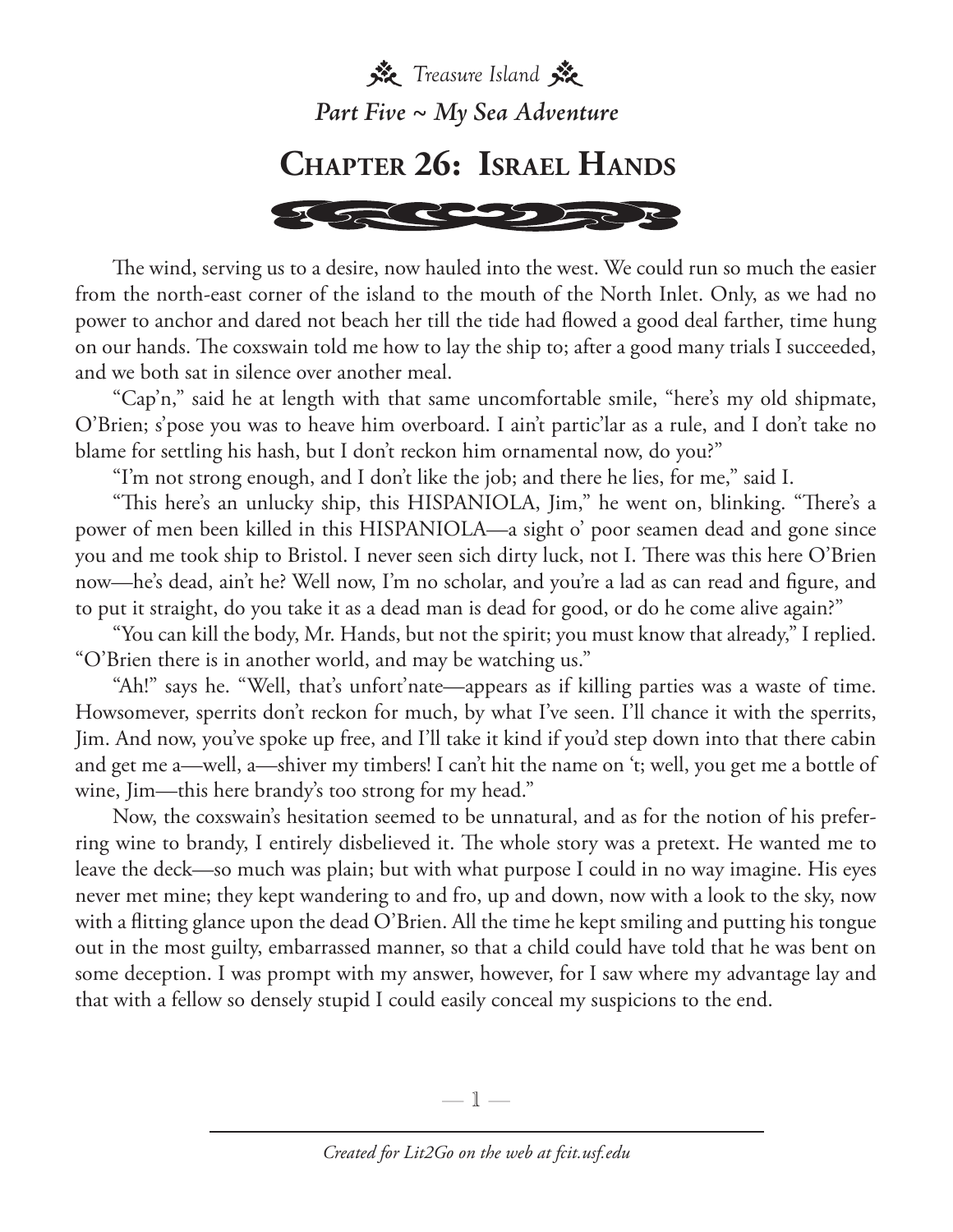"Some wine?" I said. "Far better. Will you have white or red?"

"Well, I reckon it's about the blessed same to me, shipmate," he replied; "so it's strong, and plenty of it, what's the odds?"

"All right," I answered. "I'll bring you port, Mr. Hands. But I'll have to dig for it."

With that I scuttled down the companion with all the noise I could, slipped off my shoes, ran quietly along the sparred gallery, mounted the forecastle ladder, and popped my head out of the fore companion. I knew he would not expect to see me there, yet I took every precaution possible, and certainly the worst of my suspicions proved too true.

He had risen from his position to his hands and knees, and though his leg obviously hurt him pretty sharply when he moved—for I could hear him stifle a groan—yet it was at a good, rattling rate that he trailed himself across the deck. In half a minute he had reached the port scuppers and picked, out of a coil of rope, a long knife, or rather a short dirk, discoloured to the hilt with blood. He looked upon it for a moment, thrusting forth his under jaw, tried the point upon his hand, and then, hastily concealing it in the bosom of his jacket, trundled back again into his old place against the bulwark.

This was all that I required to know. Israel could move about, he was now armed, and if he had been at so much trouble to get rid of me, it was plain that I was meant to be the victim. What he would do afterwards—whether he would try to crawl right across the island from North Inlet to the camp among the swamps or whether he would fire Long Tom, trusting that his own comrades might come first to help him—was, of course, more than I could say.

Yet I felt sure that I could trust him in one point, since in that our interests jumped together, and that was in the disposition of the schooner. We both desired to have her stranded safe enough, in a sheltered place, and so that, when the time came, she could be got off again with as little labour and danger as might be; and until that was done I considered that my life would certainly be spared.

While I was thus turning the business over in my mind, I had not been idle with my body. I had stolen back to the cabin, slipped once more into my shoes, and laid my hand at random on a bottle of wine, and now, with this for an excuse, I made my reappearance on the deck.

Hands lay as I had left him, all fallen together in a bundle and with his eyelids lowered as though he were too weak to bear the light. He looked up, however, at my coming, knocked the neck off the bottle like a man who had done the same thing often, and took a good swig, with his favourite toast of "Here's luck!" Then he lay quiet for a little, and then, pulling out a stick of tobacco, begged me to cut him a quid.

— 2 —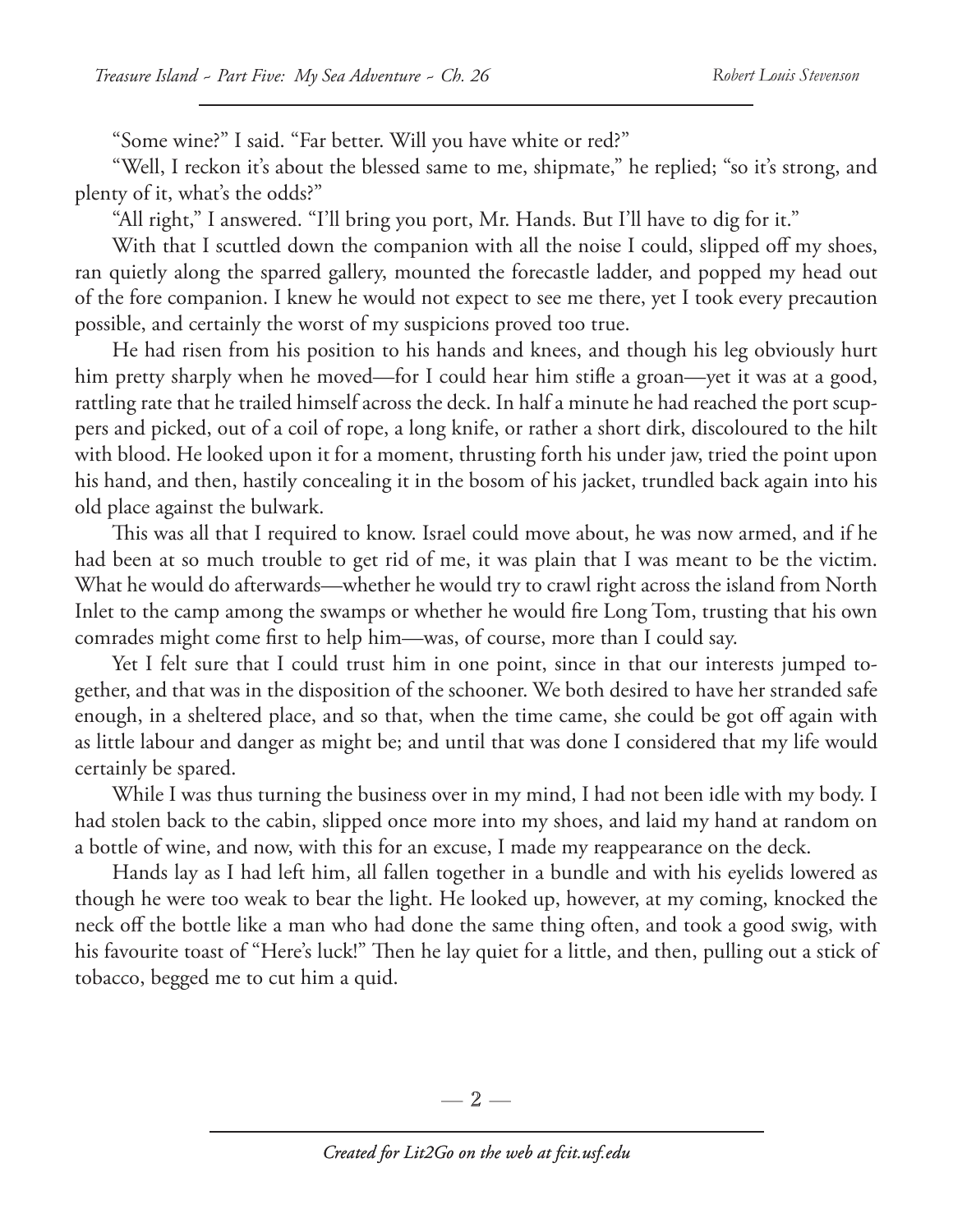"Cut me a junk o' that," says he, "for I haven't no knife and hardly strength enough, so be as I had. Ah, Jim, Jim, I reckon I've missed stays! Cut me a quid, as'll likely be the last, lad, for I'm for my long home, and no mistake."

"Well," said I, "I'll cut you some tobacco, but if I was you and thought myself so badly, I would go to my prayers like a Christian man."

"Why?" said he. "Now, you tell me why."

"Why?" I cried. "You were asking me just now about the dead. You've broken your trust; you've lived in sin and lies and blood; there's a man you killed lying at your feet this moment, and you ask me why! For God's mercy, Mr. Hands, that's why."

I spoke with a little heat, thinking of the bloody dirk he had hidden in his pocket and designed, in his ill thoughts, to end me with. He, for his part, took a great draught of the wine and spoke with the most unusual solemnity.

"For thirty years," he said, "I've sailed the seas and seen good and bad, better and worse, fair weather and foul, provisions running out, knives going, and what not. Well, now I tell you, I never seen good come o' goodness yet. Him as strikes first is my fancy; dead men don't bite; them's my views—amen, so be it. And now, you look here," he added, suddenly changing his tone, "we've had about enough of this foolery. The tide's made good enough by now. You just take my orders, Cap'n Hawkins, and we'll sail slap in and be done with it."

All told, we had scarce two miles to run; but the navigation was delicate, the entrance to this northern anchorage was not only narrow and shoal, but lay east and west, so that the schooner must be nicely handled to be got in. I think I was a good, prompt subaltern, and I am very sure that Hands was an excellent pilot, for we went about and about and dodged in, shaving the banks, with a certainty and a neatness that were a pleasure to behold.

Scarcely had we passed the heads before the land closed around us. The shores of North Inlet were as thickly wooded as those of the southern anchorage, but the space was longer and narrower and more like, what in truth it was, the estuary of a river. Right before us, at the southern end, we saw the wreck of a ship in the last stages of dilapidation. It had been a great vessel of three masts but had lain so long exposed to the injuries of the weather that it was hung about with great webs of dripping seaweed, and on the deck of it shore bushes had taken root and now flourished thick with flowers. It was a sad sight, but it showed us that the anchorage was calm.

"Now," said Hands, "look there; there's a pet bit for to beach a ship in. Fine flat sand, never a cat's paw, trees all around of it, and flowers a-blowing like a garding on that old ship."

"And once beached," I inquired, "how shall we get her off again?"

 $-3-$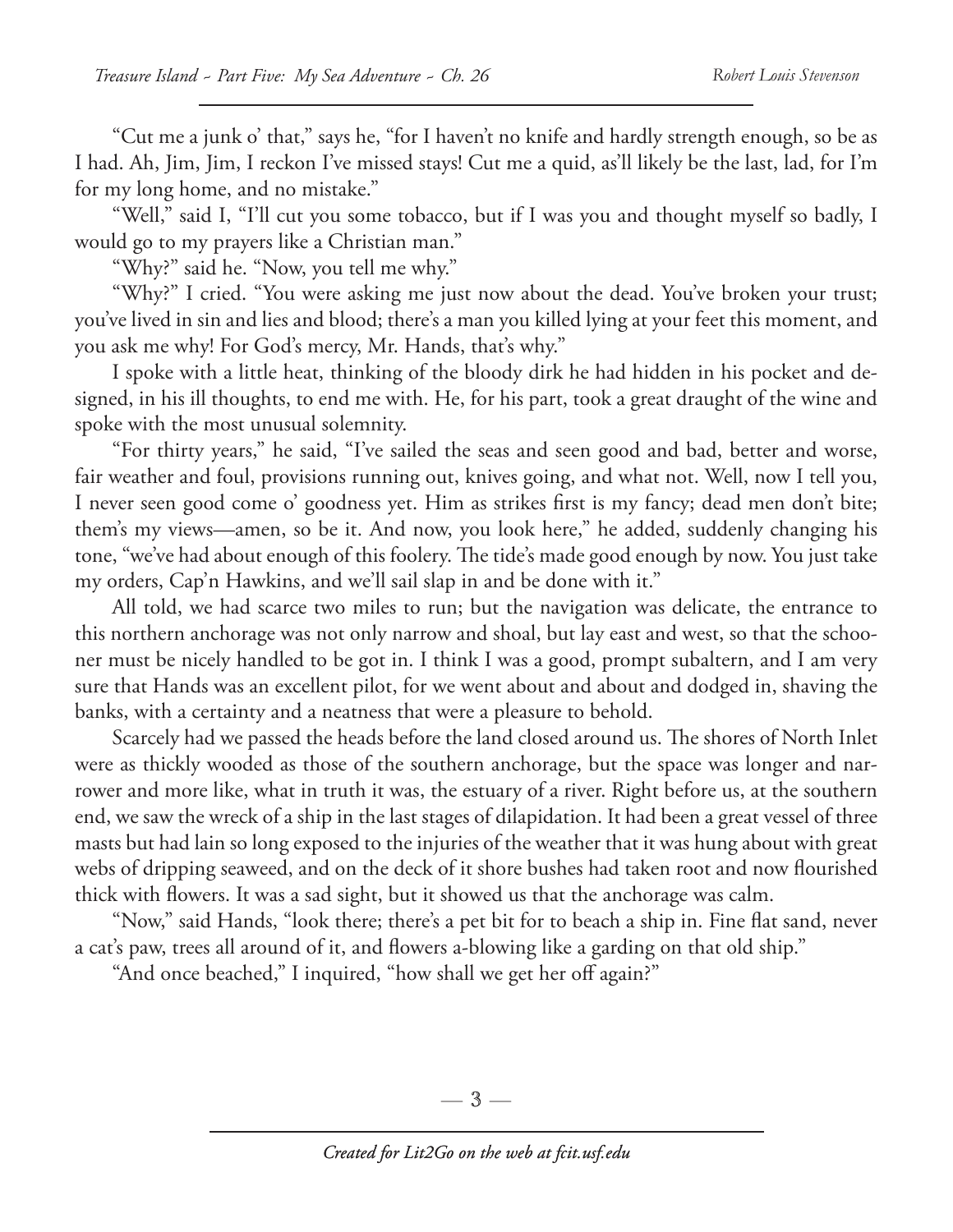"Why, so," he replied: "you take a line ashore there on the other side at low water, take a turn about one of them big pines; bring it back, take a turn around the capstan, and lie to for the tide. Come high water, all hands take a pull upon the line, and off she comes as sweet as natur'. And now, boy, you stand by. We're near the bit now, and she's too much way on her. Starboard a little—so—steady—starboard—larboard a little—steady—steady!"

So he issued his commands, which I breathlessly obeyed, till, all of a sudden, he cried, "Now, my hearty, luff!" And I put the helm hard up, and the HISPANIOLA swung round rapidly and ran stem on for the low, wooded shore.

The excitement of these last manoeuvres had somewhat interfered with the watch I had kept hitherto, sharply enough, upon the coxswain. Even then I was still so much interested, waiting for the ship to touch, that I had quite forgot the peril that hung over my head and stood craning over the starboard bulwarks and watching the ripples spreading wide before the bows. I might have fallen without a struggle for my life had not a sudden disquietude seized upon me and made me turn my head. Perhaps I had heard a creak or seen his shadow moving with the tail of my eye; perhaps it was an instinct like a cat's; but, sure enough, when I looked round, there was Hands, already half-way towards me, with the dirk in his right hand.

We must both have cried out aloud when our eyes met, but while mine was the shrill cry of terror, his was a roar of fury like a charging bully's. At the same instant, he threw himself forward and I leapt sideways towards the bows. As I did so, I let go of the tiller, which sprang sharp to leeward, and I think this saved my life, for it struck Hands across the chest and stopped him, for the moment, dead.

Before he could recover, I was safe out of the corner where he had me trapped, with all the deck to dodge about. Just forward of the main-mast I stopped, drew a pistol from my pocket, took a cool aim, though he had already turned and was once more coming directly after me, and drew the trigger. The hammer fell, but there followed neither flash nor sound; the priming was useless with sea-water. I cursed myself for my neglect. Why had not I, long before, reprimed and reloaded my only weapons? Then I should not have been as now, a mere fleeing sheep before this butcher.

Wounded as he was, it was wonderful how fast he could move, his grizzled hair tumbling over his face, and his face itself as red as a red ensign with his haste and fury. I had no time to try my other pistol, nor indeed much inclination, for I was sure it would be useless. One thing I saw plainly: I must not simply retreat before him, or he would speedily hold me boxed into the bows, as a moment since he had so nearly boxed me in the stern. Once so caught, and nine or

 $-4-$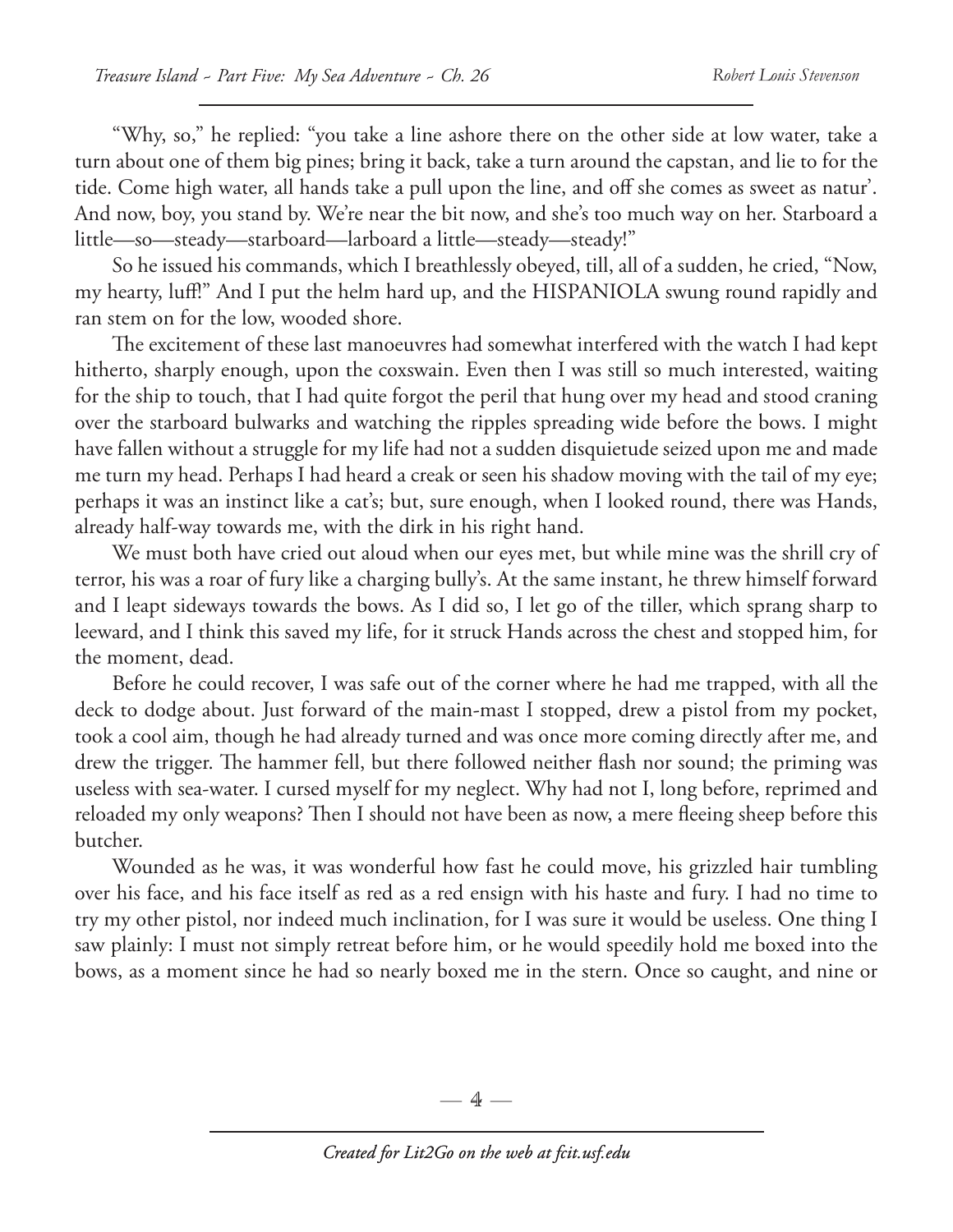ten inches of the blood-stained dirk would be my last experience on this side of eternity. I placed my palms against the main-mast, which was of a goodish bigness, and waited, every nerve upon the stretch.

Seeing that I meant to dodge, he also paused; and a moment or two passed in feints on his part and corresponding movements upon mine. It was such a game as I had often played at home about the rocks of Black Hill Cove, but never before, you may be sure, with such a wildly beating heart as now. Still, as I say, it was a boy's game, and I thought I could hold my own at it against an elderly seaman with a wounded thigh. Indeed my courage had begun to rise so high that I allowed myself a few darting thoughts on what would be the end of the affair, and while I saw certainly that I could spin it out for long, I saw no hope of any ultimate escape.

Well, while things stood thus, suddenly the HISPANIOLA struck, staggered, ground for an instant in the sand, and then, swift as a blow, canted over to the port side till the deck stood at an angle of forty-five degrees and about a puncheon of water splashed into the scupper holes and lay, in a pool, between the deck and bulwark.

We were both of us capsized in a second, and both of us rolled, almost together, into the scuppers, the dead red-cap, with his arms still spread out, tumbling stiffly after us. So near were we, indeed, that my head came against the coxswain's foot with a crack that made my teeth rattle. Blow and all, I was the first afoot again, for Hands had got involved with the dead body. The sudden canting of the ship had made the deck no place for running on; I had to find some new way of escape, and that upon the instant, for my foe was almost touching me. Quick as thought, I sprang into the mizzen shrouds, rattled up hand over hand, and did not draw a breath till I was seated on the cross-trees.

I had been saved by being prompt; the dirk had struck not half a foot below me as I pursued my upward flight; and there stood Israel Hands with his mouth open and his face upturned to mine, a perfect statue of surprise and disappointment.

Now that I had a moment to myself, I lost no time in changing the priming of my pistol, and then, having one ready for service, and to make assurance doubly sure, I proceeded to draw the load of the other and recharge it afresh from the beginning.

My new employment struck Hands all of a heap; he began to see the dice going against him, and after an obvious hesitation, he also hauled himself heavily into the shrouds, and with the dirk in his teeth, began slowly and painfully to mount. It cost him no end of time and groans to haul his wounded leg behind him, and I had quietly finished my arrangements before he was much more than a third of the way up. Then, with a pistol in either hand, I addressed him.

—  $5-$